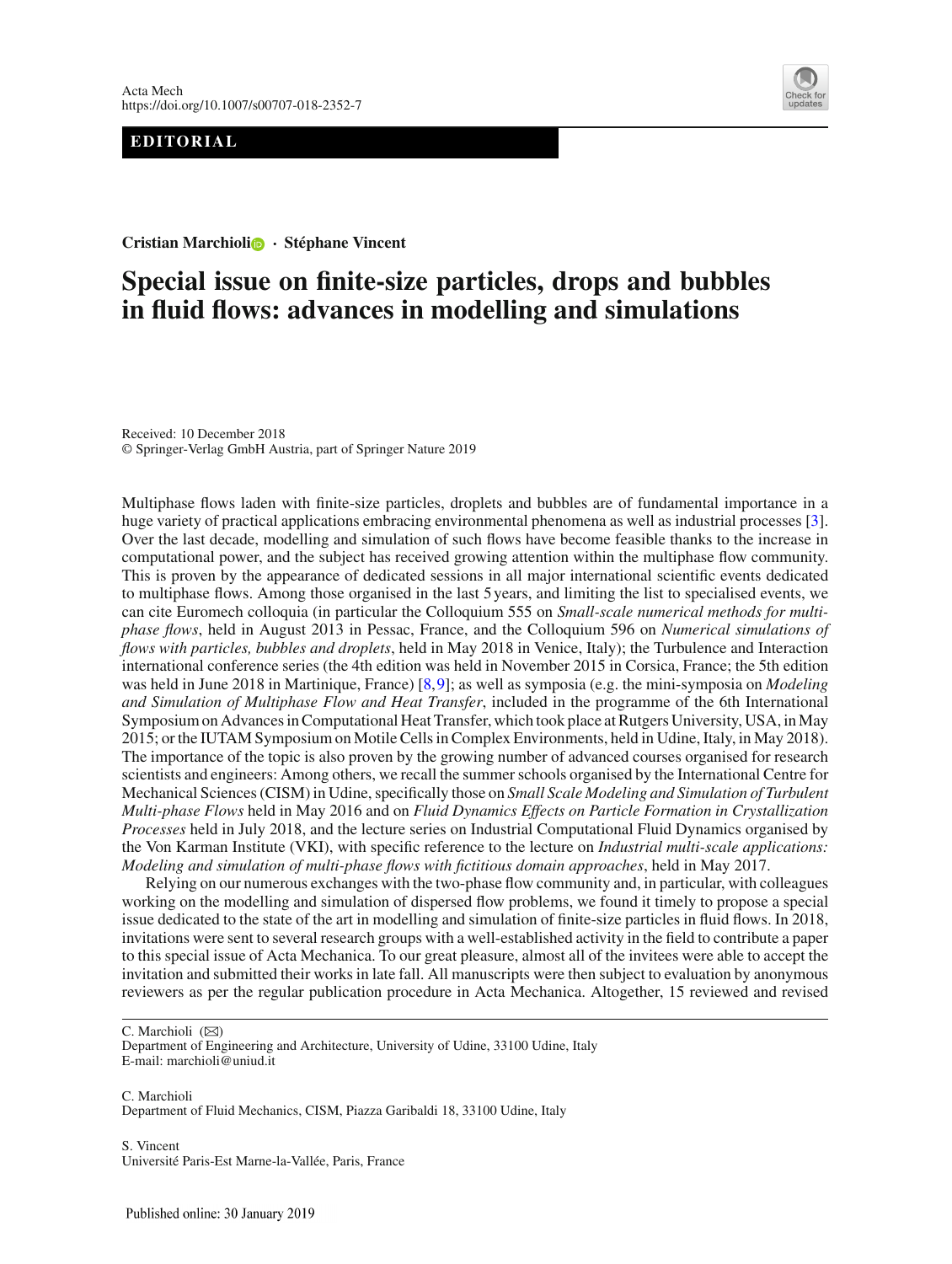papers are published in this special issue. The papers focus on the different physical, modelling and numerical issues that emerge when the behaviour of finite-size particles in different flow instances (ranging from viscous to turbulent) is examined. We believe that this Special Issue provides a vivid picture of the latest advances achieved in the numerical prediction of deformable particle dynamics (in particular, fluid particles like drops and bubbles) as well as solid particle motion in fluid flows.

#### **1 Models and numerical methods**

When one is interested in the modelling and simulation of two-phase incompressible flows in which the dispersed phases are represented by finite-size particles, one issue of primary importance is the tracking of the interface separating the fluid inside the droplet/bubble and the fluid outside of it, or the surface separating the interior of the particle from the surrounding fluid in case of solid inclusions. Previous attempts to use approaches on unstructured (UNS) meshes can be found in the literature, see, for example, [\[19](#page-5-3)] for solid particles and [\[6\]](#page-5-4) for fluid particles. However, due to the cost of the automatic mesh generation that is required as soon as the particle interface/surface is advected or deformed, the UNS discrete framework is restricted mostly to two-dimensional space problems and can account only for low interface deformations when drops/bubbles are dealt with. Generating the carrier fluid mesh around a large set of particles is very CPU-time-consuming and often impossible to achieve automatically in three dimensions. The other class of discrete methods to deal with finite-size particle simulations is structured grids. In this case, describing the time and space evolution of the interface separating a swarm of particles from the surrounding fluid is not straightforward if the mesh is not allowed to conform to the interface itself and does not evolve with it. Following the pioneering works of [\[12](#page-5-5),[14](#page-5-6)[,15](#page-5-7),[20](#page-5-8)[,27](#page-5-9),[29\]](#page-5-10), this difficulty has been overcome by introducing an auxiliary phase function in the equations of motion: an Eulerian function, termed volume of fluid (VOF), level set, solid fraction or phase field depending on the specific modelling approach, is used to characterise particle advection and identify whether a given mesh cell pertains to the carrier fluid or to the dispersed phase. In this Special Issue, the majority of the contributions reports simulations that have been conducted with VOF-like methods, but simulations based on phase field methods are also presented.

Once the multiphase character of the investigated system is properly described by the phase function, the heterogeneity and multiphase character of the problem must be accounted for. In particular, when the flow is laden with solid particles, the most commonly used approaches are the immersed boundary method (IBM) [\[1](#page-4-0)[,5](#page-5-11),[11,](#page-5-12)[16](#page-5-13),[25\]](#page-5-14), which consists in adding forces into the mesh cells pierced by the interface, and the incompressible Navier–Stokes equations. These approaches are widely spread and validated in the literature and do not require any modifications of the underlying numerical schemes used in the single-phase solver. However, alternative approaches are available that are also reported in the present issue: in particular, implicit viscous penalty methods [\[4,](#page-5-15)[26](#page-5-16)] and Lattice Boltzmann methods (LBM) [\[21\]](#page-5-17). As far as fluid particles are concerned, two contributions [\[18](#page-5-18)[,22](#page-5-19)] rely on the one-fluid model [\[15](#page-5-7)[,23](#page-5-20)], which is the most widely used approach in the literature as it only requires to adapt density and viscosity at the interface without changing the numerics of the single-phase solver. In addition, one contribution [\[7](#page-5-21)] makes use of a Boltzmann approach, which allows an easy parallel implementation of particulate flows, while another contribution [\[13](#page-5-22)] exploits the IBM, to track non-deformable bubbles in a way similar to what is typically done with solid particles. One last contribution examining fluid particles [\[24](#page-5-23)] is based on the phase field approach, which can be understood as a diffuse VOF method based on small-scale physics of the interface, and is particularly well suited for handling capillary effects.

When the particle mass loading or even the flow regime becomes an important factor in the behaviour of the two-phase system, it is interesting to notice that the contributions of this Special Issue cover a variety of particulate flows ranging from fluidised or fixed beds to wall-bounded turbulence, from emulsions and bubble dynamics with wetting and capillary effects to spherical and non-spherical particles (both fluid and solid). The mass fraction of the dispersed phase ranges from 1 to 50%, and flows are unsteady or even turbulent. In terms of numerical approaches, time splitting or projection methods are used in all contributions (a lot of efficient parallel solvers exist on the Web and in freely available libraries), except in the penalty contributions of [\[4](#page-5-15)[,26\]](#page-5-16), where a fully coupled approach is considered based on augmented Lagrangian techniques [\[28\]](#page-5-24).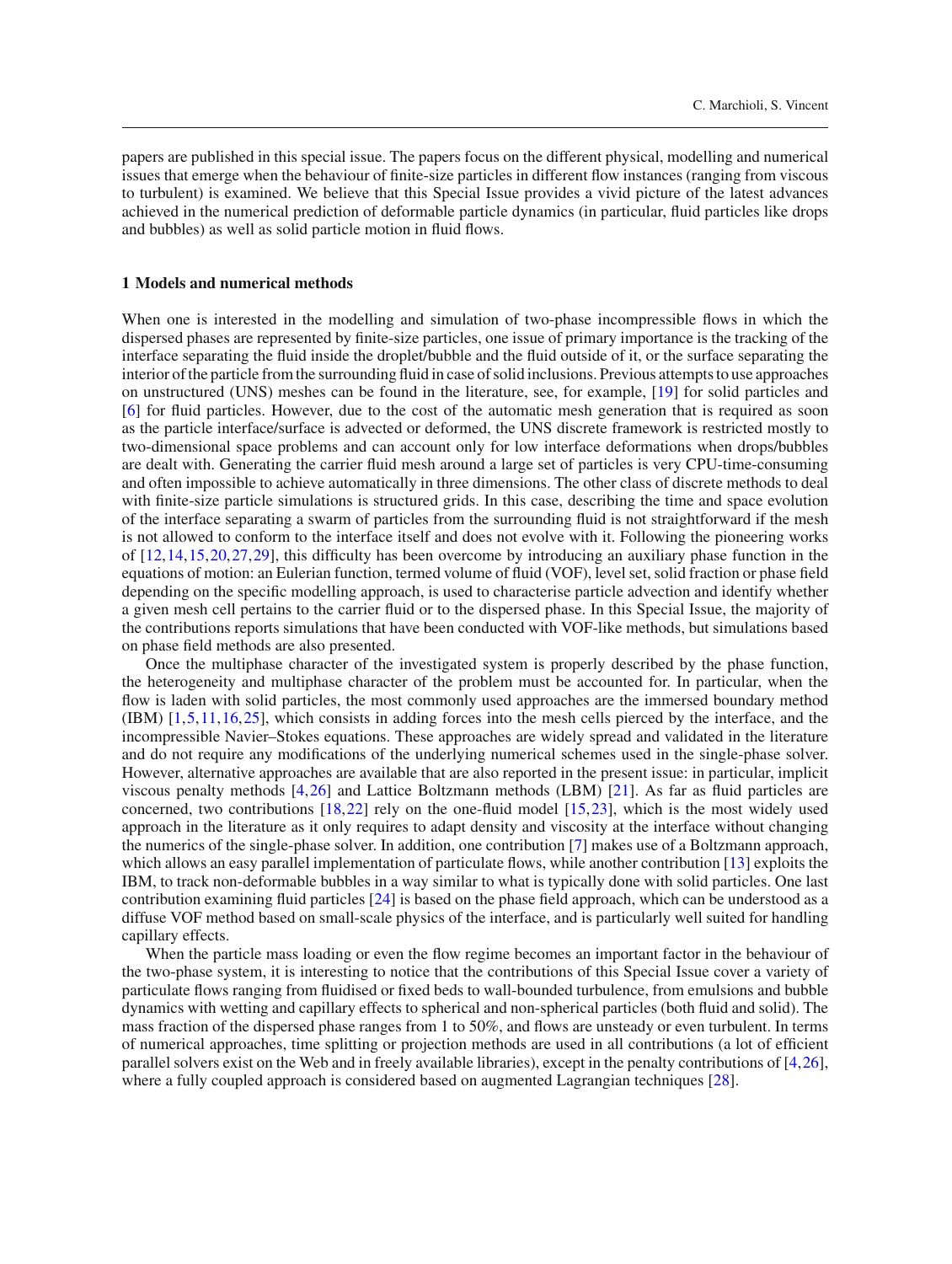#### **2 Papers dealing with solid particles**

The majority of the papers included in this Special Issue considers suspensions of solid particles in a variety of fluid flows (from linear shear flows to wall-bounded turbulence), and the simulations are based on the IBM. Most works focus on the case of spherical particles with different sizes and loadings.

Among the IBM-based works, Chouippe and Uhlmann [\[5\]](#page-5-11) study the motion of large heavy particles in the presence of forced turbulence and gravity. Particle size is several times the Kolmogorov scale. Results refer to fixed density ratio and Galileo number, with values chosen on purpose to generate strong wake-induced particle clustering in the absence of turbulence. It is observed that forced turbulence decreases the level of clustering and the relative velocity otherwise observed under ambient settling. However, this decrease is not monotonic with the turbulence intensity. This is explained in terms of reduced interaction time due to particle settling through the surrounding eddy (crossing trajectories), which shifts upward the range of eddies with a time scale matching the particle characteristic time.

A similar problem is investigated in the paper by Fornari et al. [\[11](#page-5-12)], who used the IBM to study the settling of finite-size rigid spheres in two different flow configurations (quiescent fluid and forced homogeneous isotropic turbulence). The authors consider different solid volume fractions (up to 10%), again at fixed density ratio (just above unity to mimic sediment particles) and Galileo number. The particle diameter is in the order of ten times the Kolmogorov scale. It is found that turbulence has different effects on different observables: It decreases the mean settling speed compared to quiescent fluid, this effect being weaker at higher volume fractions, but increases particle angular velocities regardless of the volume fraction. The authors also examine the collision frequency, which is higher (resp. lower) in quiescent fluid for small (resp. high) volume fraction. The behaviour at low volume fraction is attributed to drafting–kissing–tumbling events occurring in quiescent fluid, while the behaviour at high volume fractions is explained via the increase in the relative approaching velocities.

A more fundamental study has been performed by Andersson and Jiang [\[1](#page-4-0)], who use the IBM to study the motion of the three-dimensional flow field around a prolate spheroid with fixed aspect ratio, fixed orientation of the particle axis with respect to the incoming flow but at varying Reynolds number. The objective of the study is to compute the drag and lift force coefficients as well as the torques and to test the existing correlations. Present results indicate that correlations are more reliable at Reynolds numbers well above unity and that the largest discrepancies occur for the moment coefficient.

One contribution, by Li et al. [\[16](#page-5-13)], makes use of the IBM to study of the motion of ellipsoidal (prolate and oblate) particles in shear flow and in wall-bounded turbulence. Simulations are fully resolved and based on a new formulation of the IBM, referred to as immersed boundary projection method, in which the pressure and the momentum forcing are regarded as multipliers for enforcing the divergence-free constraint of the flow field and the no-slip condition along the immersed boundary [\[17\]](#page-5-25). The particle Reynolds number (based on the longest axis of the particle) covers two orders of magnitude. In shear flow, the authors are able to correlate the rotational dynamics of the ellipsoidal particle with specific orientations of the longest particle axes, which lead to a large drag force. In wall-bounded turbulence, particles in the buffer region and outside of the boundary layer behave similarly.

The paper by Li et al. [\[16\]](#page-5-13) provides a nice example of the different formulations of the IBM that have been developed over the years. Among the papers included in this Special Issue, two other formulations have been used. Tavanashad et al. [\[25\]](#page-5-14) use the Particle-resolved Uncontaminated-fluid Reconcilable Immersed Boundary Method (PUReIBM) to investigate the motion of spherical particles in homogeneous flow driven by an imposed pressure gradient. Through this method, the authors solve for the motion of both phases over a wide range of values for the particle volume fraction and the particle-to-fluid density ratio. The study focuses on the velocity fluctuations of the fluid and the particles, which are examined by looking at the turbulent kinetic energy and the granular temperature. A dependence of these observables on the density ratio is observed, which indicates that energy extraction from mean flow to fluctuations is less efficient at low density ratios. Such dependence seems to persist over the whole range of volume fractions considered.

In the paper by Abdol Azis et al. [\[2\]](#page-5-26), the authors use an immersed boundary method based on a new Regularised Discrete Momentum Forcing (RDMF) scheme to study the dynamics of dense particle suspensions. To extend the original RDMF scheme to high volume fractions, a modified direct-forcing formulation is proposed, which results in an offset of the imposed no-slip boundary from a moving immersed boundary. This offset is exploited in an iterative strong flow-particle coupling scheme, where the boundary forces are applied at the location of the immersed boundary known from the previous time level. A radius retraction procedure is also introduced to compensate for the diffuse representation of the smooth-interface IBM. The main advantage of the proposed method is to avoid reconstruction of the interpolation and spreading stencils at each iteration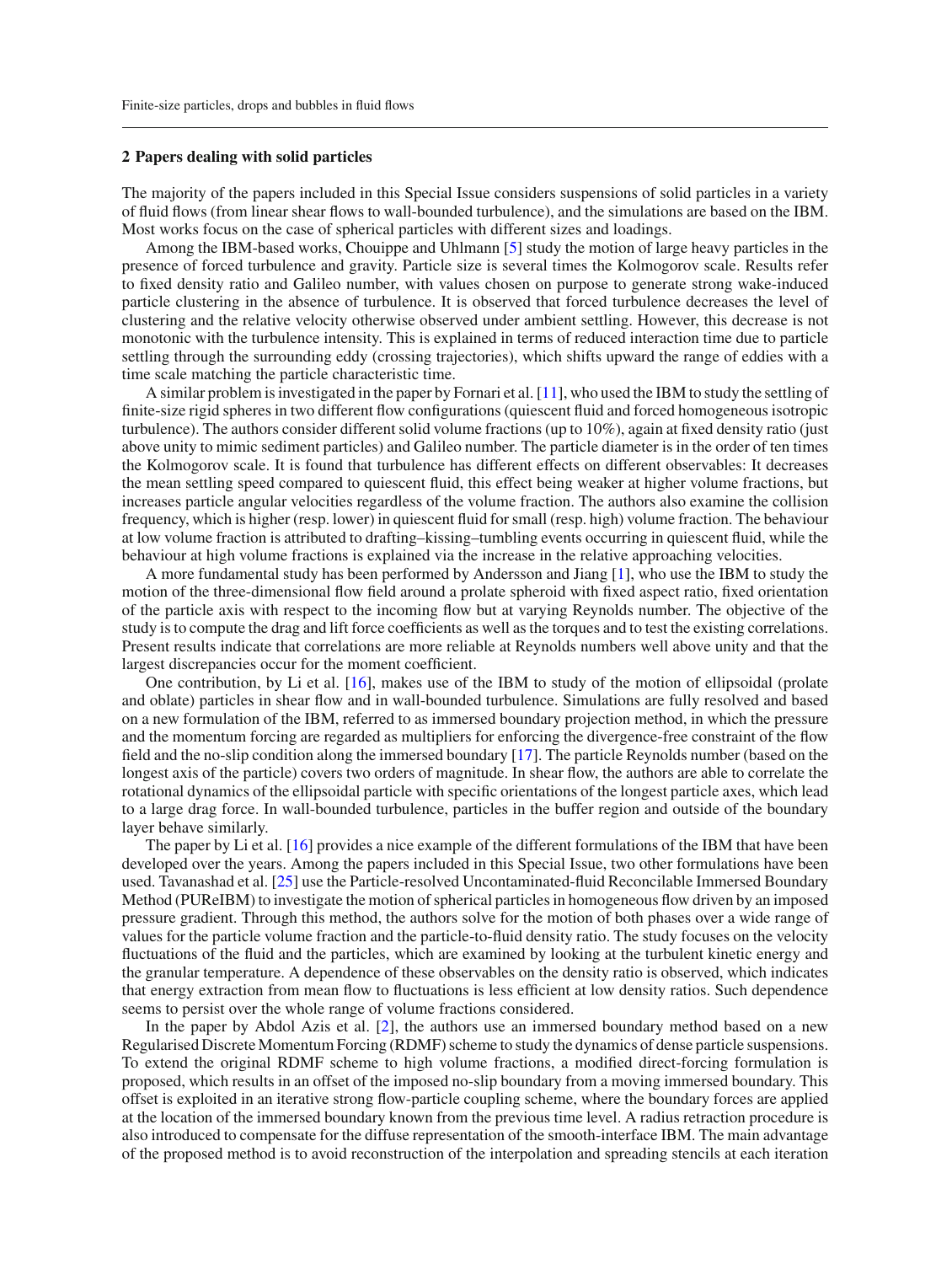of the flow-particle coupling, therefore reducing the computational cost of the method. The method is tested considering the problems of fluidisation of heavy rigid particles and rise of closely packed light particles. Significant improvements are found in the range of low to intermediate Reynolds numbers.

Other methods that are used to perform the particle-resolved simulations are the lattice Boltzmann method, used by Peng and Wang [\[21](#page-5-17)], and the penalised VOF method, used by Thiam et al. [\[26\]](#page-5-16) and by Chadil et al. [\[4\]](#page-5-15). More specifically, the paper by Peng and Wang [\[21](#page-5-17)] is devoted to the study of turbulent pipe flows laden with finite-size particles in pipes and channels. Numerical simulations are aimed at understanding the turbulence modulation induced by the particles, which exhibits similar features in pipe flow and in channel flow. Particles are found to reduce the bulk flow speed proportionally to their size, by reducing the mean velocity gradients within the buffer region and accelerating the flow very close to the walls. Particles are found to have two opposite effects on the Reynolds stress: They damp the Reynolds stress proportionally to their size, but also increase the Reynolds stress via rotation, which may induce additional ejection and sweeping events.

In the work of Thiam et al. [\[26\]](#page-5-16) from Institut de Mécanique des Fluides de Toulouse (France) and Multiscale Modeling and Simulation (MSME) laboratory in Paris, fictitious domains, penalty methods and VOF techniques are used to simulate heat transfer in gas-solid flows by considering particle-resolved motions. In particular, a discussion is made regarding the form of the Nusselt number that has to be considered when random assemblies of motionless particles are undertaken. A model is proposed based on a connection between the ratio of two Nusselt numbers and the fluctuating velocity–temperature correlation in the mean flow direction.

The contribution of Chadil et al. [\[4](#page-5-15)] results from a joint collaboration between the Institut de Mécanique des Fluides de Toulouse and the Multiscale Modeling and Simulation (MSME) laboratory, and focuses on the estimate of drag forces in particle-resolved simulation of particulate flows. Their numerical method is based on fictitious domains, viscous penalty methods and Lagrangian description of particle shapes, which can be spherical or ellipsoidal. A third-order Taylor interpolation coupled with a third-order Lagrange extrapolation is proposed to calculate the drag force on each particle surface. Various detailed validations are considered with isolated particles or with networks of particles, always motionless. In all situations, numerical force estimates compare favourably to reference literature laws, experiments and body-fitted simulations.

The work by Dotto and Marchioli [\[10\]](#page-5-27) exploits the point-particle Eulerian–Lagrangian approach to studying the dynamics of inertial flexible fibres in dilute turbulent channel flow. Simulations are not resolved at the particle level, yet fibres are considered to be of finite size because they are longer than the Kolmogorov length scale of the carrier flow. Fibres are modelled as chains of sub-Kolmogorov rods that can undergo relative rotation under the action of the fluid velocity gradients acting along the fibre, and the authors focus on their preferential concentration and wall accumulation. To highlight the effect of flexibility, statistics are compared with those obtained for rigid fibres of equal mass. The authors find that, regardless of fibre inertia and aspect ratio, flexibility enhances the tendency of inertial fibres to accumulate in the very-near-wall region under the action of turbophoresis. In such region, bending appears to depend quantitatively on fibre inertia, which modulates the response to mean shear and turbulent Reynolds stresses.

#### **3 Papers dealing with fluid particles**

Five contributions in this Special Issue have concentrated their attention on flows laden with fluid particles, namely drops or bubbles that can be either deformable or not. These works consider various flow regimes, ranging from wall-bounded turbulence to emulsions and local motions of drop on solid surfaces, and report on various improvements and developments stemming from existing models and numerical methods (LBM, phase field, spectral approaches). These new methods are validated against theoretical investigations (lubrication theory), experiments as well as other modelling approaches such as molecular dynamics.

Among the contributions that deal with drops and bubbles, Liu and Bothe [\[18](#page-5-18)] from the Technische Universität Darmstadt (Germany) use an incompressible simulation tool with VOF-based tracking of the deformable interfaces. A multiscale modelling approach is considered to deal with bouncing or coalescing droplets. At large scales, the interfacial motion is solved by the VOF two-phase Navier–Stokes equations, while the small-scale dynamics of the carrier gas phase comprised between two colliding droplets is solved by a subgrid-scale closure based on lubrication theory. Simulations are validated and compared with success to analytical results and DNS of droplet-laden flows in terms of pressure.

Heitkam and Fröhlich [\[13\]](#page-5-22) from the Institute of Process Engineering and Environmental Technology and Institute of Fluid Mechanics of the Technische Universität Dresden (Germany) investigate the effect of osmotic pressure and steady and oscillatory shearing motions on a bubble cluster. Numerical simulations are based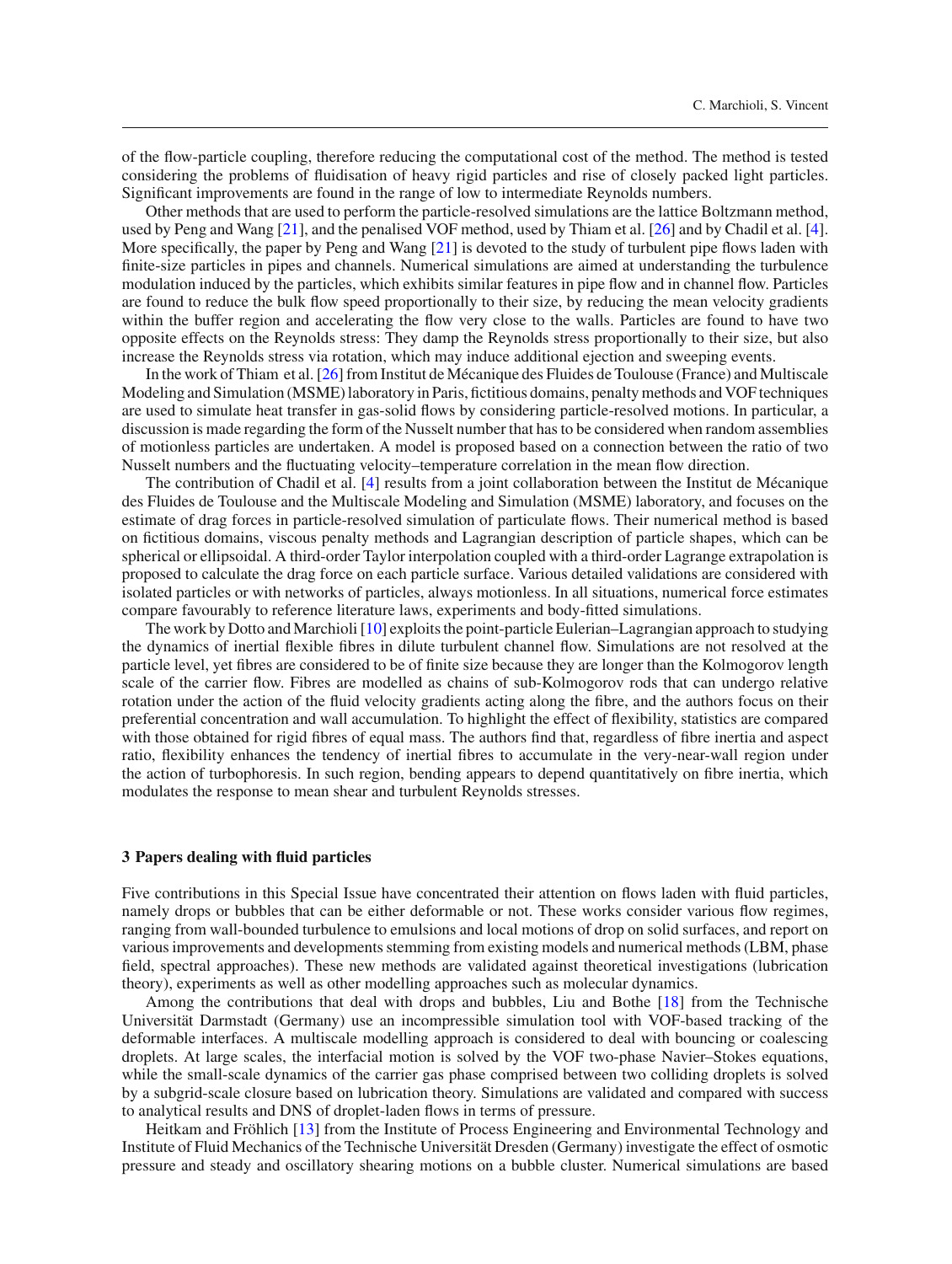on an incompressible Navier–Stokes solver coupled with IBM, under the assumption that bubbles are light, non-deformable spheres. An explicit force model accounting for viscous and elastic effects during bubble collisions is also implemented. The simulations of infinite bubble clusters show the formation of shear bands over a certain range of simulation parameters, and the influence of these bands on rheometric measurements is discussed.

The paper by Derksen and Komrakova [\[7](#page-5-21)] from the University of Aberdeen (UK) and the University of Alberta (Canada) is devoted to multiscale simulations of droplets sliding on a solid substrate under shear flow forcing. A free-energy Lattice Boltzmann scheme is used and compared to molecular dynamics simulations. Low Reynolds numbers and low capillary numbers are undertaken in the simulations. The main point of the work relies on proposing a tuning-free parameter at the interfacial condition in the Lattice Boltzmann approach in order to recover the dynamics of the contact line predicted in molecular dynamics.

Rosti et al. [\[22\]](#page-5-19), from KTH Mechanics in Stockholm (Sweden), have investigated the behaviour of an emulsion in shear flows. A VOF-based, incompressible flow solver was used to simulate a Couette flow acting on the emulsion. The main original features of the numerics are, on the one hand, the implementation of a hyperbolic tangent smoothing MTHINC of the volume fraction in order to improve the calculation of the interface curvature and of the normal to the interface, and on the other hand the use of a FFT solver when density jumps are present at the interface by formulating a specific time splitting approach. Validations of the two-phase flow solver are given, followed by a parametric study of suspensions under various volume fractions of the dispersed phase.

In the context of turbulent multiphase flows, the improvement of mass conservation in phase field methods is investigated by Soligo et al. [\[24](#page-5-23)] from Technische Universität Wien (Austria) and Università di Udine (Italy). This paper provides an overview and a benchmark of various existing phase field methods with specific new numerical ingredients based on profile-corrected and flux-corrected techniques. The different formulations are compared in relatively simple situations, involving bubble rise in a quiescent fluid and two droplets interacting in a shear flow, and show that the proposed corrections improve significantly mass conservation. In the last part of the paper, the motion of a swarm of large deformable droplets in wall-bounded turbulence is considered: Clear differences are reported on dispersed phase mass over time when the flux and profile corrections are activated or not.

### **4 Conclusions**

The articles compiled in this issue are a representative collection of research activities in the area of twophase flows, covering different methodological aspects and allowing now physical insights and technical developments. All contributions use fixed meshes, and most of them are based on numerical simulations of two-phase flows laden with finite-size objects, i.e. a dispersed phase composed of drops, bubbles or particles with an immersed interface or boundary. In all DNS-based contributions, an Eulerian approach is adopted to describe the two-phase medium with interface. All the different formulations of this approach presented in the special issue are intimately related to an Eulerian phase function, which is in fact the result of the nonconformity of the interface with the fixed and structured meshes used. We can notice that the main advantage of all these approaches is, on the one hand, to allow implementation on computer clusters for massively parallel simulations and, on the other hand, the use of parallel libraries within the solver (iterative, spectral). Compared to a decade ago, significantly larger swarms of drops, bubbles or particles can be now tracked in direct numerical simulations. Thanks to that, statistical processing and advancement of physical knowledge are therefore emerging to bridge resolved-scale simulations, large-scale quantities and models, which are useful for feeding mesoscopic Lagrangian or macroscopic Eulerian models. The collection of papers presented in this editorial, albeit not exhaustive of all the current researches in this field, demonstrates the enormous potential for thorough investigations of various aspects of finite-size particles in fluid flows and gives a new interest to DNS of two-phase flows, allowing investigation of flow configurations that become closer and closer to real-world conditions.

#### **References**

<span id="page-4-0"></span><sup>1.</sup> Andersson, H.I., Jiang, F.-J.: Forces and torques on a prolate spheroid: low-Reynolds number and attack angle effects. Acta Mech. (2019). <https://doi.org/10.1007/s00707-018-2325-x>